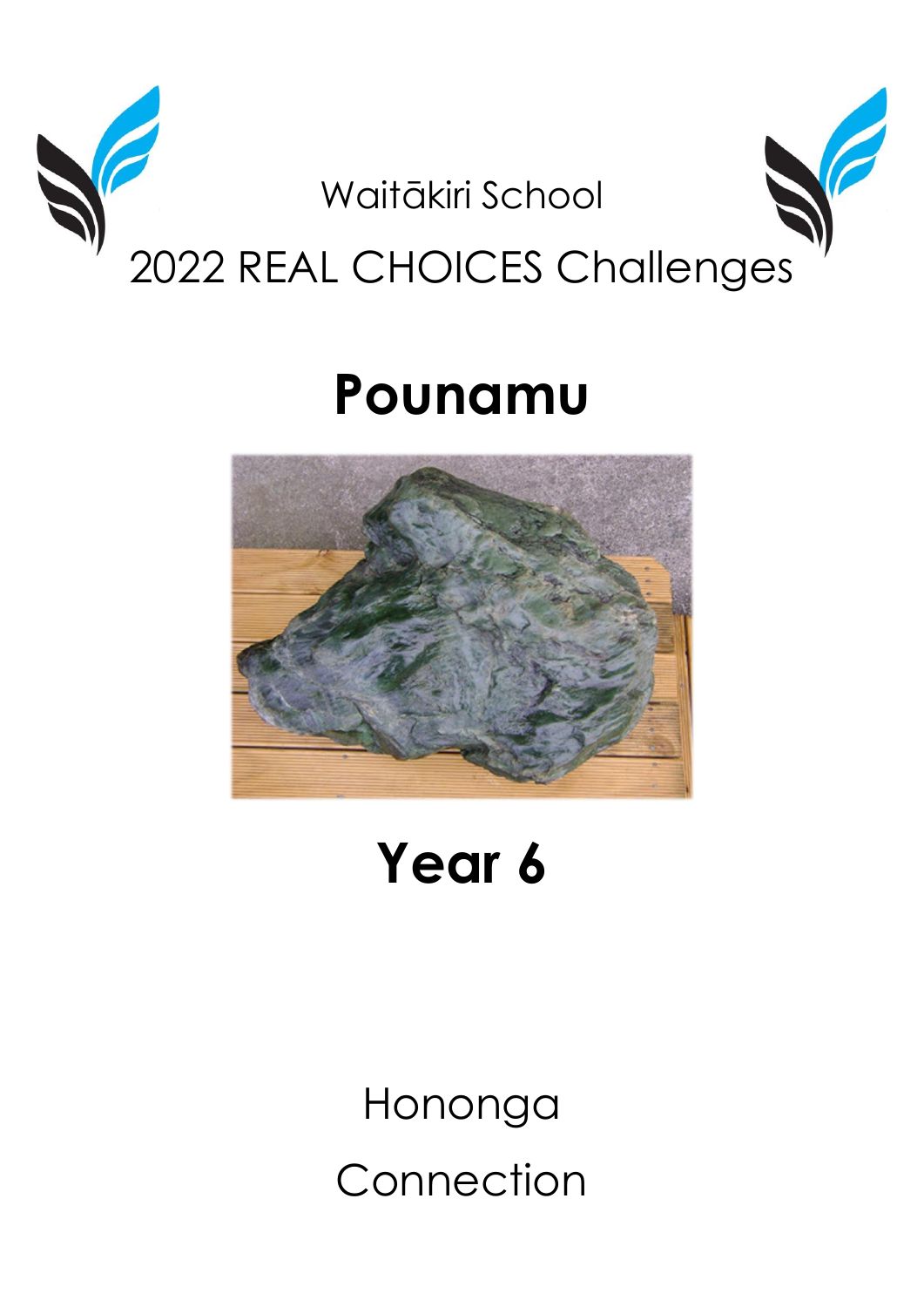|                 | Community Choose at least 1 challenge                                                                                                                                                  | 늫 | arent | eacher |
|-----------------|----------------------------------------------------------------------------------------------------------------------------------------------------------------------------------------|---|-------|--------|
| Co 1            | Give to people in need: Raise a minimum of \$80 to donate to a charity or an<br>equivalent collection for a community cause e.g. Chch City Mission, 20 hour<br>famine, SPCA, surf club |   |       |        |
|                 | Co 2 Give to family: Help out at home each week with some agreed household jobs<br>for a minimum of three months                                                                       |   |       |        |
| Co 3            | Give to your family: Prepare 3x three course meals for your family including a<br>menu, cooking & service, photographs of the meal and feedback from the diners                        |   |       |        |
| Co 4            | Join a Community Group (e.g. Cubs, Guides, Brownies, Scouts, Surf) & show how<br>you have contributed to the community in some way                                                     |   |       |        |
| Co <sub>5</sub> | Give of your time: Visit an elderly person at least 8 times over 2 terms and help<br>them with some jobs or have fun playing board games or reading to them etc.                       |   |       |        |
| Co 6            | Participate in at least 6 Community Clean-Ups                                                                                                                                          |   |       |        |
| Co 7            | Design your own Community Challenge                                                                                                                                                    |   |       |        |

#### Environment and Sustainability Choose at least 2 challenges

| ES <sub>1</sub> | Grow at least 3 varieties of vegetables from seed and transplant them into larger<br>pots or the garden & show how you cared for them & used them in meals                                                                                               |  |  |
|-----------------|----------------------------------------------------------------------------------------------------------------------------------------------------------------------------------------------------------------------------------------------------------|--|--|
| ES 2            | Participate in two Canterbury planting/restoration days over the year with a<br>family member e.g. Travis Wetlands                                                                                                                                       |  |  |
| ES <sub>3</sub> | Take responsibility for sorting waste at home, encourage reduce, reuse, recycle.<br>Find out how the CCC want families to sort their recycling and be responsible for<br>getting the yellow and green bins out for collection each fortnight for 3 terms |  |  |
| ES 4            | Prepare your own NOOD food lunch for 6 weeks or 30 days over 2 terms and<br>keep a record                                                                                                                                                                |  |  |
| ES <sub>5</sub> | Research the importance of native forests in New Zealand and what the forestry<br>industry is doing to be more sustainable and present your findings                                                                                                     |  |  |
| ES 6            | Be a kaitiaki (guardian) of our school, caring for an area of our environment at<br>school or in the community (e.g. weeding, picking up rubbish) at least 6 times                                                                                       |  |  |
| ES <sub>7</sub> | Design your own Environment and Sustainability Challenge                                                                                                                                                                                                 |  |  |

#### Physical Activity & the Outdoors Choose at least 1 challenge

| PA <sub>1</sub> | Improve your fitness: over a 4 week period complete walking or running of a<br>distance of at least 30 km or cycle at least 80 km |  |  |
|-----------------|-----------------------------------------------------------------------------------------------------------------------------------|--|--|
| PA <sub>2</sub> | Improve your swimming: swim a total of 600m non-stop                                                                              |  |  |
| PA <sub>3</sub> | Explore the outdoors: with a family member or family friend complete an<br>overnight tramp                                        |  |  |
|                 | PA 4 Undertake and complete an endurance event e.g. triathlon, duathlon, Marafun,<br>cycle race, XRACE (xrace.co.nz)              |  |  |
| PA <sub>5</sub> | Attend practices & compete in a sport outside of school for an entire season<br>(incl. life-saving, swimming lessons)             |  |  |
| PA <sub>6</sub> | Walk or run around Travis Wetlands five times over a 3 week period with a family<br>member                                        |  |  |
| PA <sub>7</sub> | Design your own Physical Activity and the Outdoors Challenge                                                                      |  |  |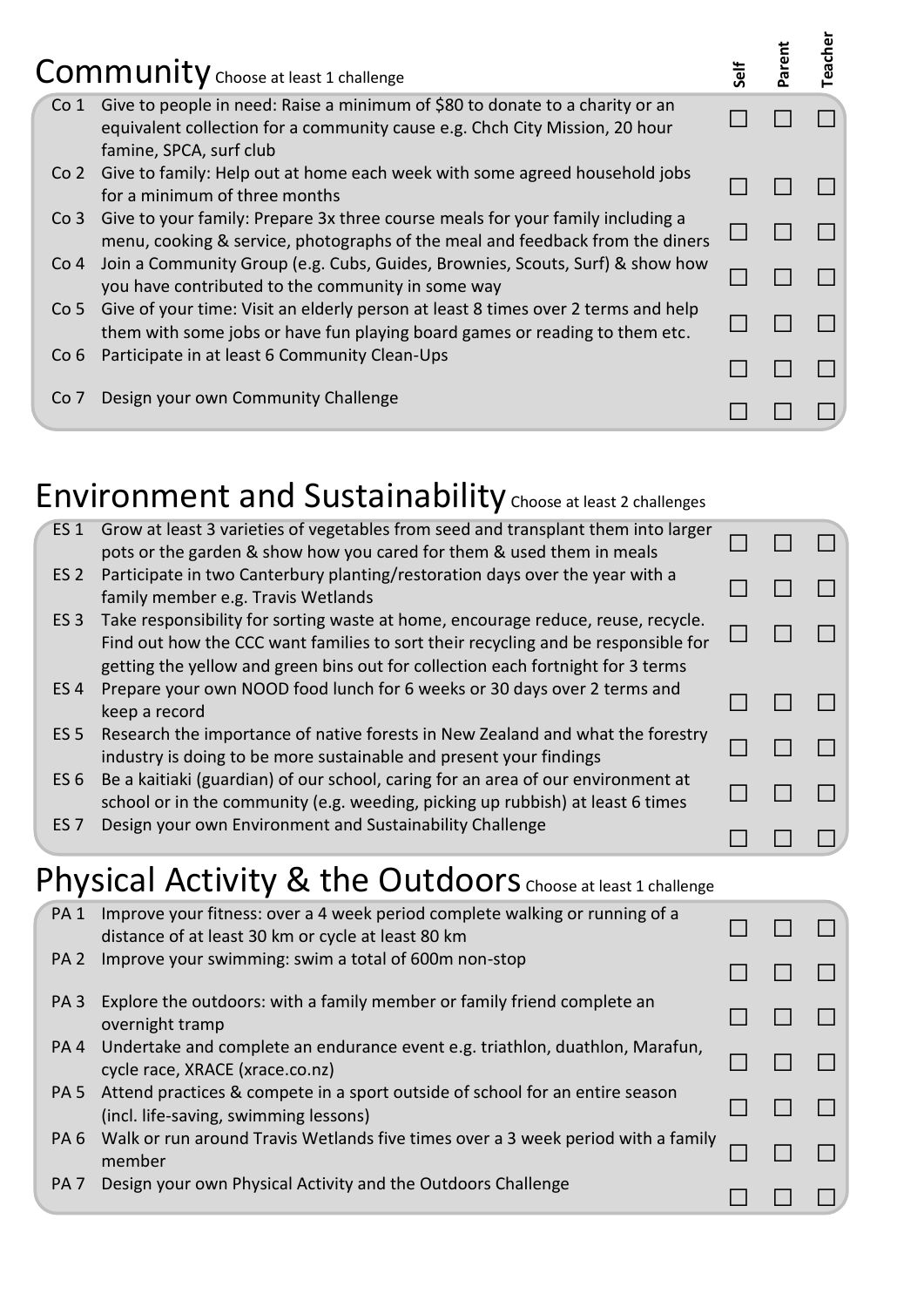|                 | Personal Inquiry Choose at least 1 challenge                                                                                                                                                                                                      | <b>Jie</b> | arent | Teacher |
|-----------------|---------------------------------------------------------------------------------------------------------------------------------------------------------------------------------------------------------------------------------------------------|------------|-------|---------|
| $PI_1$          | Be a reporter: Attend and write a report on an event - consider the significance<br>of this event for our community                                                                                                                               |            |       |         |
| PI <sub>2</sub> | Improve your maths skills: Complete the 'Figure it Out' Challenge Booklet your teacher<br>recommends                                                                                                                                              |            |       |         |
| PI <sub>3</sub> | Compare and contrast Edmund Hillary and his conquest of Mt Everest with another<br>famous New Zealander- achievements, contribution & influence on our nation. What<br>could you learn about these people that could help you become a REAL Hero? |            |       |         |
| PI 4            | Leadership: Investigate the concept of leadership & how you can become a great leader<br>and REAL Hero                                                                                                                                            |            |       |         |
| <b>PI 5</b>     | Improve your science skills- complete a science-based investigation                                                                                                                                                                               |            |       |         |
| <b>PI 6</b>     | Learn a new language, e.g. NZ Sign Language, Te Reo, French etc. (key vocab, greetings,<br>basic conversation, introduction)                                                                                                                      |            |       |         |
| PI 7            | Participate (min. 3 terms) in a school club such as Chess, Crochet                                                                                                                                                                                |            |       |         |
| <b>PI 8</b>     | Design your own Personal Inquiry Challenge                                                                                                                                                                                                        |            |       |         |
|                 | Creativit<br>Choose at least 1 challenge                                                                                                                                                                                                          |            |       |         |

| Cr <sub>1</sub> | Create an original artwork using more than two media (e.g. paint, collage) to represent<br>something to do with Rangi (sky), flying and/or mountains |  |  |
|-----------------|------------------------------------------------------------------------------------------------------------------------------------------------------|--|--|
| Cr <sub>2</sub> | Learn a musical instrument, join a dance group or attend art or drama lessons (e.g.<br>Marzipan) during the year                                     |  |  |
| Cr <sub>3</sub> | Participate in a school music or cultural group, regularly attending all rehearsals and<br>performances                                              |  |  |
| Cr <sub>4</sub> | Write and present to your Learning Studio a speech on a topic that is of interest to you<br>& use visual aids to support your message                |  |  |
| Cr <sub>5</sub> | Make a short movie/puppet pal presentation or similar about what being a REAL Hero<br>means to you and how this can relate to 'Bucket Filling'       |  |  |
| Cr <sub>6</sub> | Participate in the Rangi Community Karaoke competition                                                                                               |  |  |
| Cr <sub>7</sub> | Choreograph a dance and perform it to your home base or studio                                                                                       |  |  |
| Cr 8            | Design your own Creativity Challenge                                                                                                                 |  |  |
|                 |                                                                                                                                                      |  |  |

### Cultural Diversity Choose at least 1 challenge

| CD <sub>1</sub> | Find out about food from another culture. Prepare some of this food to share with your<br>family. Share the recipe(s) and your experience                                                 |  |  |
|-----------------|-------------------------------------------------------------------------------------------------------------------------------------------------------------------------------------------|--|--|
| CD <sub>2</sub> | Find out about a festival or special celebration from another culture and share this<br>information in an interesting way. Think about 'When?', 'Why?' and 'How?'                         |  |  |
| CD <sub>3</sub> | Find out about a game or sport from another culture. Learn how to play and teach it to<br>your home group                                                                                 |  |  |
| CD <sub>4</sub> | Creativity and the arts Find out about an aspect of the arts: Music, drama, dance,<br>visual art of another culture. Have a go yourself and share your experience with your<br>home group |  |  |
| CD <sub>5</sub> | Participate in a cultural group, regularly attending all rehearsals and performances                                                                                                      |  |  |
| CD 6            | Participate in Manu Korero in term 3/4. Prepare and deliver a speech                                                                                                                      |  |  |
| CD 7            | Design your own Cultural Diversity Challenge                                                                                                                                              |  |  |